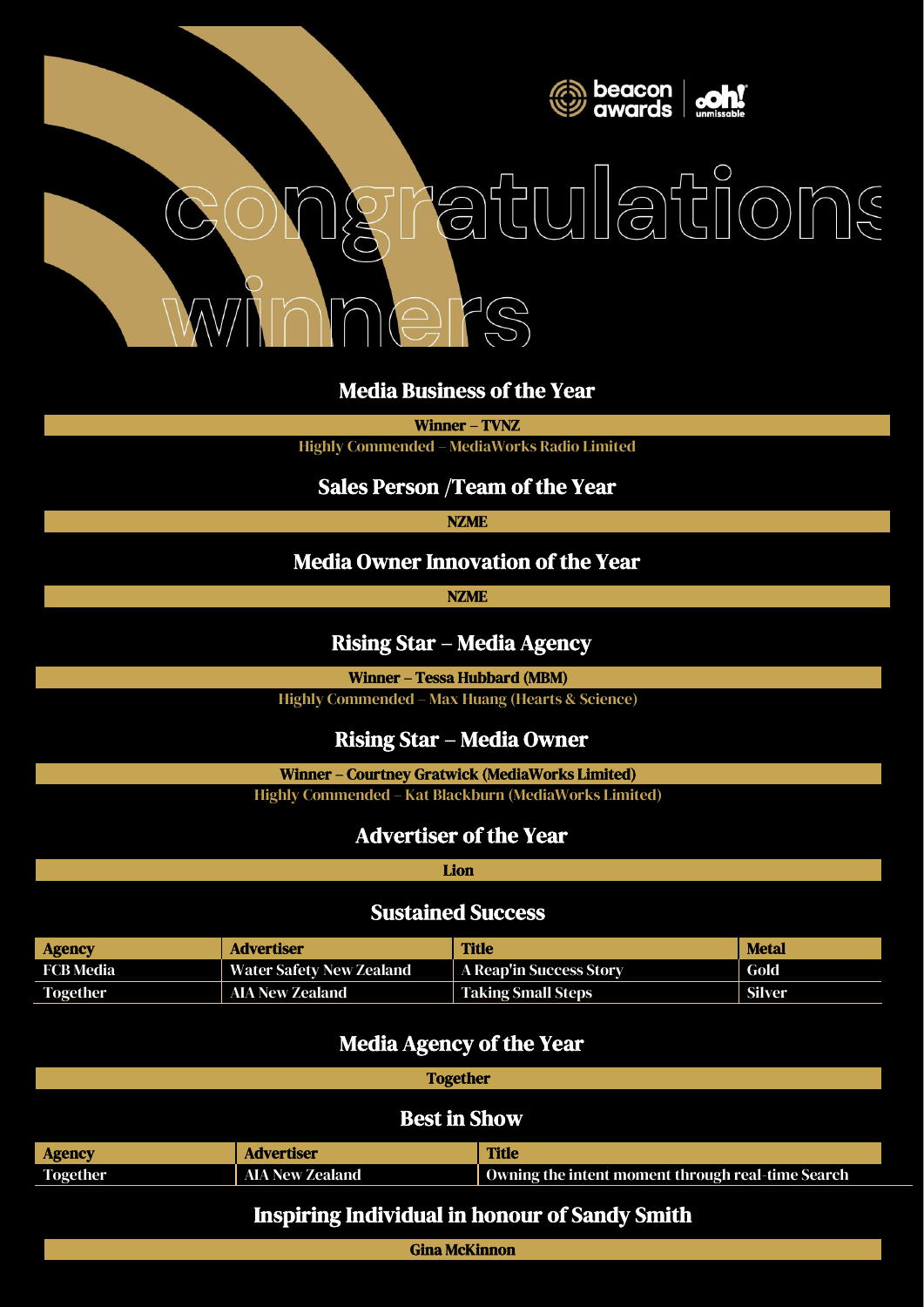# Social Marketing / Public Service

| <b>Agency</b>   | <b>Advertiser</b>             | <b>Title</b>           | <b>Metal</b> |
|-----------------|-------------------------------|------------------------|--------------|
| FCB Media       | <b>Fire and Emergency New</b> | <b>Reality Check</b>   | Gold         |
|                 | Zealand                       |                        |              |
| <b>Together</b> | Te Ara Ahunga Ora Retirement  | <b>Chasing Answers</b> | Gold         |
|                 | Commission                    |                        |              |

## Retail / Etail

| <b>Agency</b>    | <b>Advertiser</b> | <b>Title</b>                  | <b>Metal</b>  |
|------------------|-------------------|-------------------------------|---------------|
| <b>PHD Group</b> | <b>PAK'nSAVE</b>  | <b>Showing up in Shopping</b> | <b>Silver</b> |

## Fast Moving Consumer Goods (FMCG)

| <b>Agency</b> | Advertiser | <b>Title</b>                        | <b>Metal</b>  |
|---------------|------------|-------------------------------------|---------------|
| MediaCom      | Lion       | From where you can be               | Silver        |
| MediaCom      | Lion       | Making Steinlager match-fit for the | <b>Silver</b> |
|               |            | metaverse                           |               |

## Consumer Durables

| <b>Agency</b>    | <b>Advertiser</b> | <b>Title</b>             | <b>Metal</b>  |
|------------------|-------------------|--------------------------|---------------|
| <b>FCB Media</b> | SEAT              | <b>Edge of Relevance</b> | <b>Silver</b> |

## Consumer Services

| <b>Agency</b>    | <b>Advertiser</b>  | <b>Title</b>                | <b>Metal</b> |
|------------------|--------------------|-----------------------------|--------------|
| FCB Media        | Mercury NZ Limited | <b>Mercury Movers</b>       | Gold         |
| FCB Media        | AMP New Zealand    | Insurance Express Lane      | Silver       |
| <b>PHD Group</b> | <b>ANZ</b>         | Turning ads into classrooms | Silver       |

## **Charity**

| <b>Agency</b>  | <b>Advertiser</b>         | <b>Title</b>             | <b>Metal</b>  |
|----------------|---------------------------|--------------------------|---------------|
| <b>Special</b> | Motor Neurone Disease New | <b>David's Unusables</b> | <b>Silver</b> |
|                | <b>Zealand (MND)</b>      |                          |               |

## Best Small Budget (up to \$100k per annum)

| <b>Advertiser</b>                          | <b>Title</b> | <b>Metal</b>                                |
|--------------------------------------------|--------------|---------------------------------------------|
| <b>SEAT</b>                                |              | Gold                                        |
| Te Ara Ahunga Ora Retirement<br>Commission |              | Gold                                        |
|                                            |              | Edge of Relevance<br><b>Chasing Answers</b> |

# Best Use of Event / Activation

| <b>Agency</b>    | <b>Advertiser</b> | <b>Title</b>                        | <b>Metal</b> |
|------------------|-------------------|-------------------------------------|--------------|
| <b>PHD Group</b> | KFC               | Smashing it out of the park for KFC | Gold         |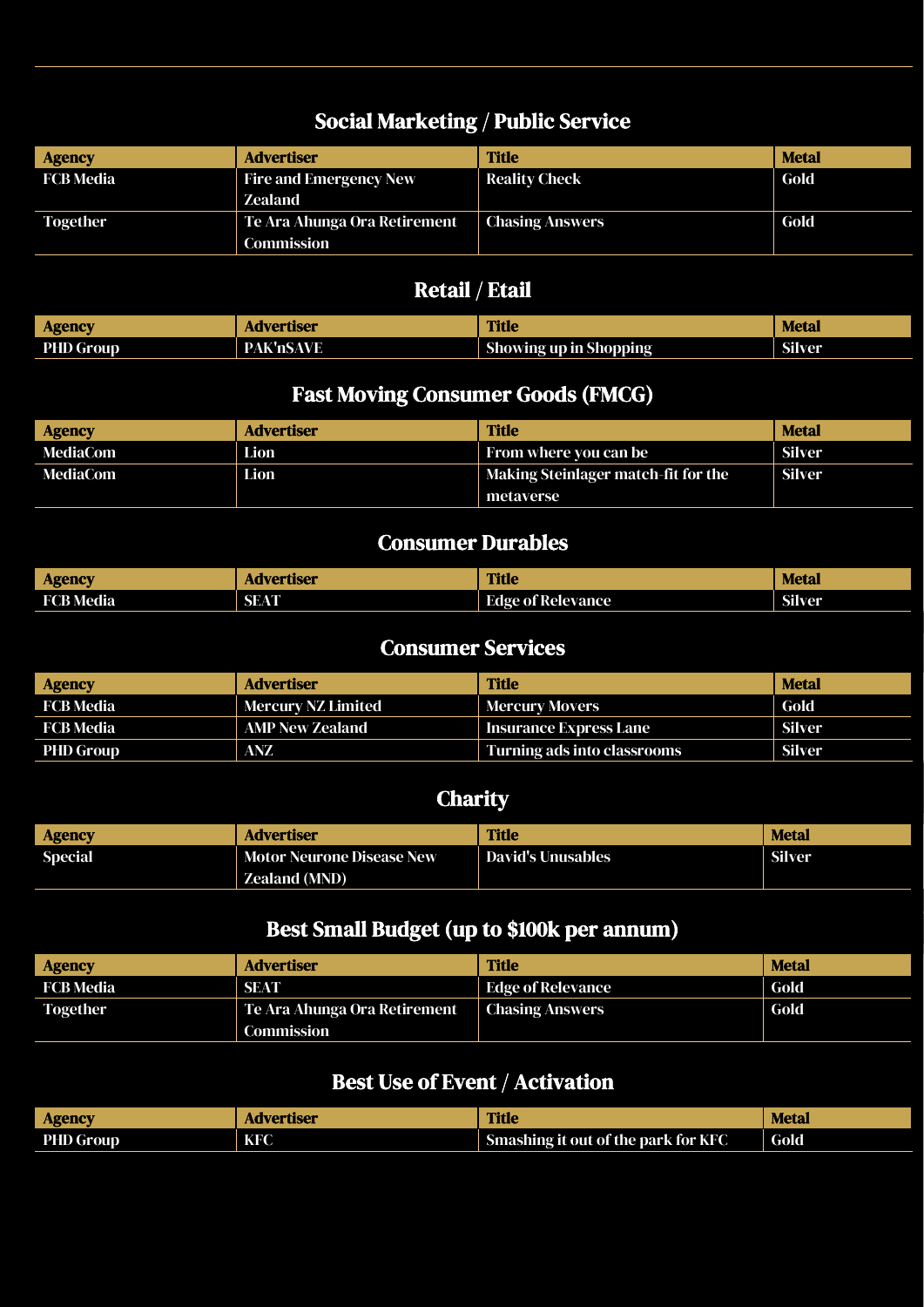# Best Use of Content

| <b>Agency</b>    | <b>Advertiser</b>             | <b>Title</b>                        | <b>Metal</b>  |
|------------------|-------------------------------|-------------------------------------|---------------|
| <b>MediaCom</b>  | Lion                          | Making Steinlager match-fit for the | Gold          |
|                  |                               | metaverse                           |               |
| <b>FCB</b> Media | <b>Fire and Emergency New</b> | <b>Moving the Dial</b>              | <b>Silver</b> |
|                  | <b>Zealand</b>                |                                     |               |
| <b>MBM</b>       | <b>Goodman Fielder</b>        | <b>Baking For Better</b>            | <b>Silver</b> |
| <b>Starcom</b>   | <b>Toyota</b>                 | In Crazy We Believe                 | <b>Silver</b> |

# Best Use of Technology

| <b>Agency</b>    | <b>Advertiser</b>             | <b>Title</b>                     | <b>Metal</b>  |
|------------------|-------------------------------|----------------------------------|---------------|
| <b>FCB</b> Media | <b>Fire and Emergency New</b> | <b>Moving the Dial</b>           | Gold          |
|                  | <b>Zealand</b>                |                                  |               |
| <b>Together</b>  | <b>AIA New Zealand</b>        | Owning the intent moment through | Gold          |
|                  |                               | real-time Search                 |               |
| <b>FCB Media</b> | <b>AMP New Zealand</b>        | <b>Insurance Express Lane</b>    | <b>Silver</b> |
| <b>Together</b>  | Wendy's                       | Weather 3.0                      | <b>Silver</b> |

## Best Use of Data

| <b>Agency</b>    | <b>Advertiser</b>             | <b>Title</b>                     | <b>Metal</b> |
|------------------|-------------------------------|----------------------------------|--------------|
| <b>Together</b>  | <b>AIA New Zealand</b>        | Owning the intent moment through | Gold         |
|                  |                               | real-time Search                 |              |
| <b>FCB Media</b> | <b>AMP New Zealand</b>        | <b>Insurance Express Lane</b>    | Silver       |
| <b>FCB Media</b> | <b>Fire and Emergency New</b> | <b>Moving the Dial</b>           | Silver       |
|                  | Zealand                       |                                  |              |

# Best Use of Search Engine Marketing

| <b>Agency</b>   | <b>Advertiser</b>      | <b>Title</b>                     | <b>Metal</b>  |
|-----------------|------------------------|----------------------------------|---------------|
| <b>Together</b> | <b>AIA New Zealand</b> | Owning the intent moment through | Gold          |
|                 |                        | real-time Search                 |               |
| FCB Media       | <b>SEAT</b>            | Edge of Relevance                | <b>Silver</b> |

## Best Use of Social

| <b>Agency</b> | <b>Advertiser</b>              | Title                                  | <b>Metal</b> |
|---------------|--------------------------------|----------------------------------------|--------------|
| <b>MBM</b>    | <b>J.H. Whittaker and Sons</b> | Everything is better covered in        | Silver       |
|               |                                | hundreds and thousands                 |              |
| MediaCom      | Lion                           | Unleashing Smirnoff's Potential in 100 | Silver       |
|               |                                | <b>Days</b>                            |              |

## Best Creative Media Idea

| <b>Agency</b> | Advertiser      | <b>Title</b>                 | <b>Metal</b>  |
|---------------|-----------------|------------------------------|---------------|
| MediaCom      | Lion            | <b>From where you can be</b> | Gold          |
| <b>MBM</b>    | Goodman Fielder | <b>Baking For Better</b>     | <b>Silver</b> |

# Best Use of Insight

| <b>Agency</b> | <b>Advertiser</b>             | <b>Title</b>         | <b>Metal</b> |
|---------------|-------------------------------|----------------------|--------------|
| FCB Media     | <b>Fire and Emergency New</b> | <b>Reality Check</b> | Silver       |
|               | Zealand                       |                      |              |